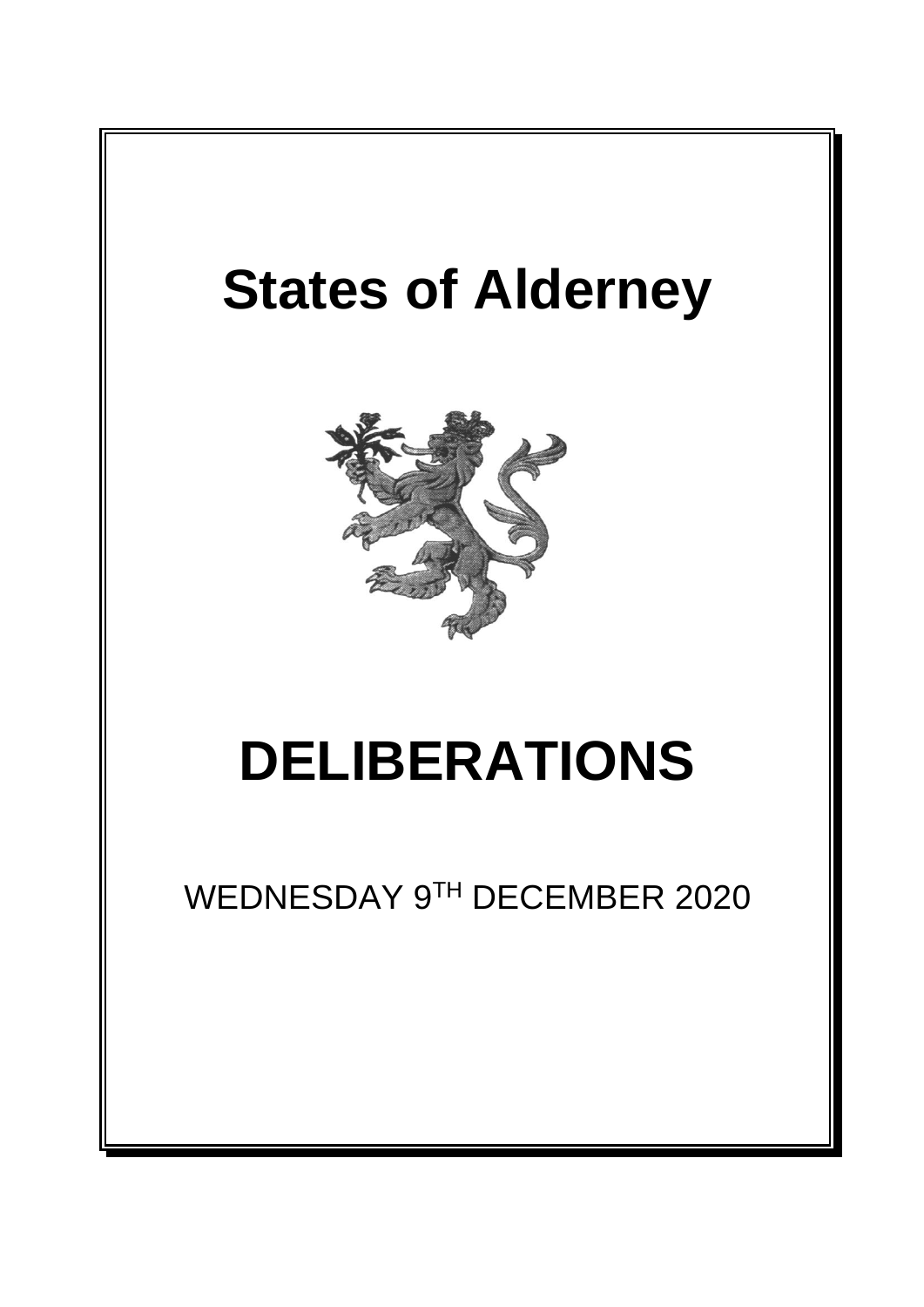# **STATES OF ALDERNEY**

# **DELIBERATIONS**

# **FOR THE STATES MEETING**

# **ON WEDNESDAY 9 TH DECEMBER 2020 AT 1730HRS**

Present: Mr William Tate, President Mr Bill Abel Ms Annie Burgess Mr Mike Dean Mr James Dent Mr Kevin Gentle Mr Christian Harris Mr Louis Jean Mr Graham McKinley, OBE Mr Steve Roberts Mr Alex Snowdon

Lieutenant G T Workman RN (Rtd) represented His Excellency The Lieutenant-Governor of the Bailiwick of Guernsey.

Vice President Mr James Dent opened the meeting.

# **Billet No 2 Administering the Oath of Office for the President of the States of Alderney in accordance with s. 36 The Government of Alderney Law, 2004**

Mr William Tate took his Oath of Office for a term of office of four years commencing on the 1st January 2021.

# **President Tate then took the Chair and the meeting continued.**

## **Item I The Emergency Powers (Coronavirus) (General Provision) (Bailiwick of Guernsey) (No.8) Regulations, 2020.**

**The States of Alderney resolved not to annul The Emergency Powers (Coronavirus) (General Provision) (Bailiwick of Guernsey) (No.8) Regulations, 2020.**

Proposed by Mr James Dent Seconded by Mr Alex Snowdon

# **Approved unanimously**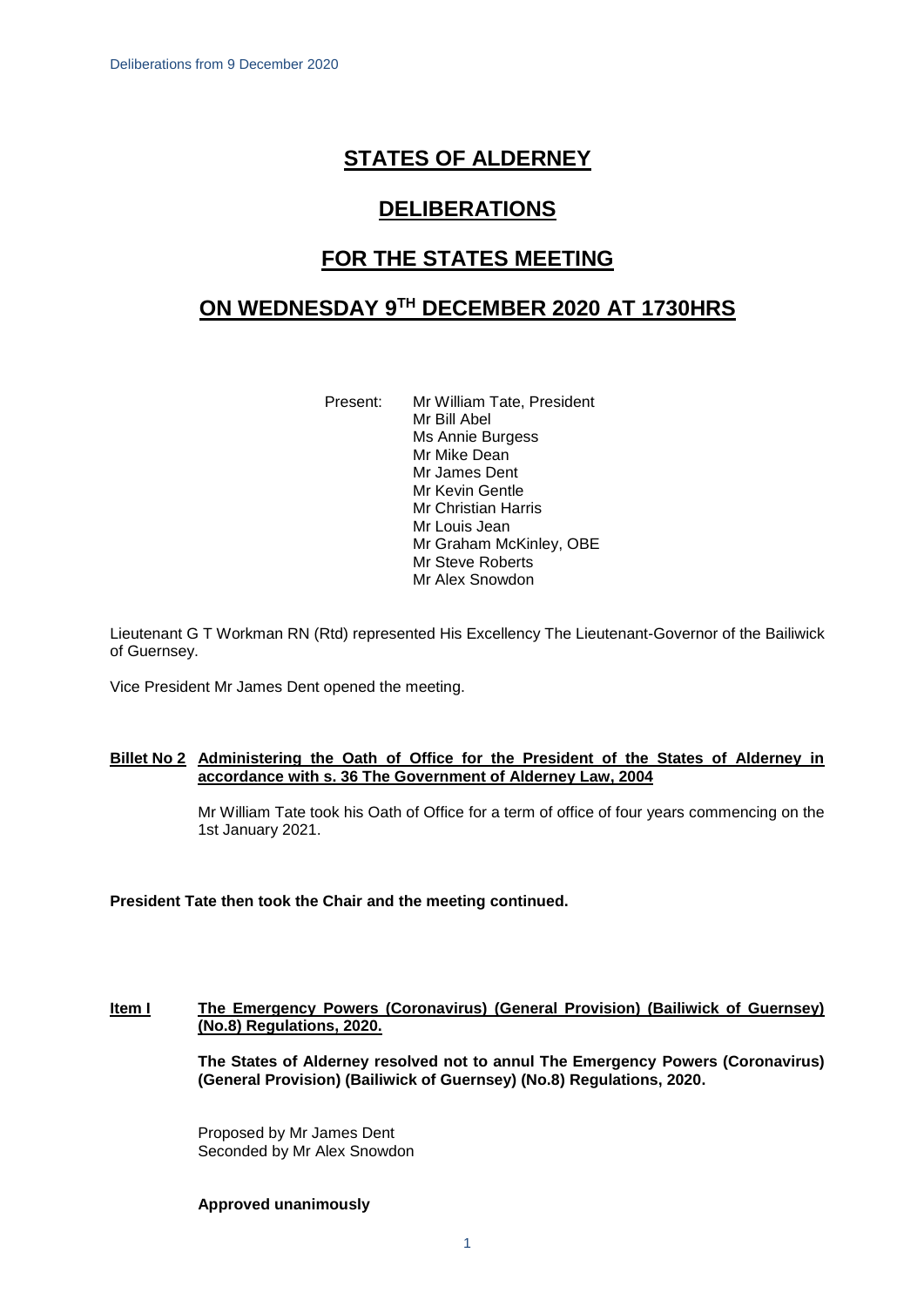#### **Item II Code of Conduct Amendment to reflect - Absolute Privilege**

**The States of Alderney resolved to approve the consequential amendments to the Code Conduct for States Members to refer to absolute instead of qualified privilege.**

Proposed by Mr James Dent Seconded by Mr Louis Jean

**Approved unanimously**

# **Item III Alderney Commission for Renewable Energy: Appointment of Commissioner**

**The States of Alderney resolved to approve, on the recommendation of the Policy and Finance Committee and in accordance with section 6 of the Renewable Energy (Alderney) Law, 2007, the appointment of Mr Stephen Taylor as a Member of the Alderney Commission for Renewable Energy.**

Proposed by Mr James Dent Seconded by Mr Kevin Gentle

**Approved unanimously**

# **Item IV States of Alderney Revenue Budget 2021**

**The States of Alderney resolved to approve a 3% increase to the combined 2020 yield of Occupiers Rate and TRP to enable rates to be set for Alderney Property Tax rates of charge in 2021 and to accept the amended States of Alderney Revenue Budget for 2021.** 

Proposed by Mr James Dent Seconded by Mr Christian Harris

**Approved by a majority, all in favour apart from Mr Jean, Mr Roberts and Mr Snowdon who voted against.**

## **Item V Alderney Property Tax Tariffs 2021**

**The States of Alderney resolved to approve "The Alderney Property Tax (Amendment) Ordinance, 2020"**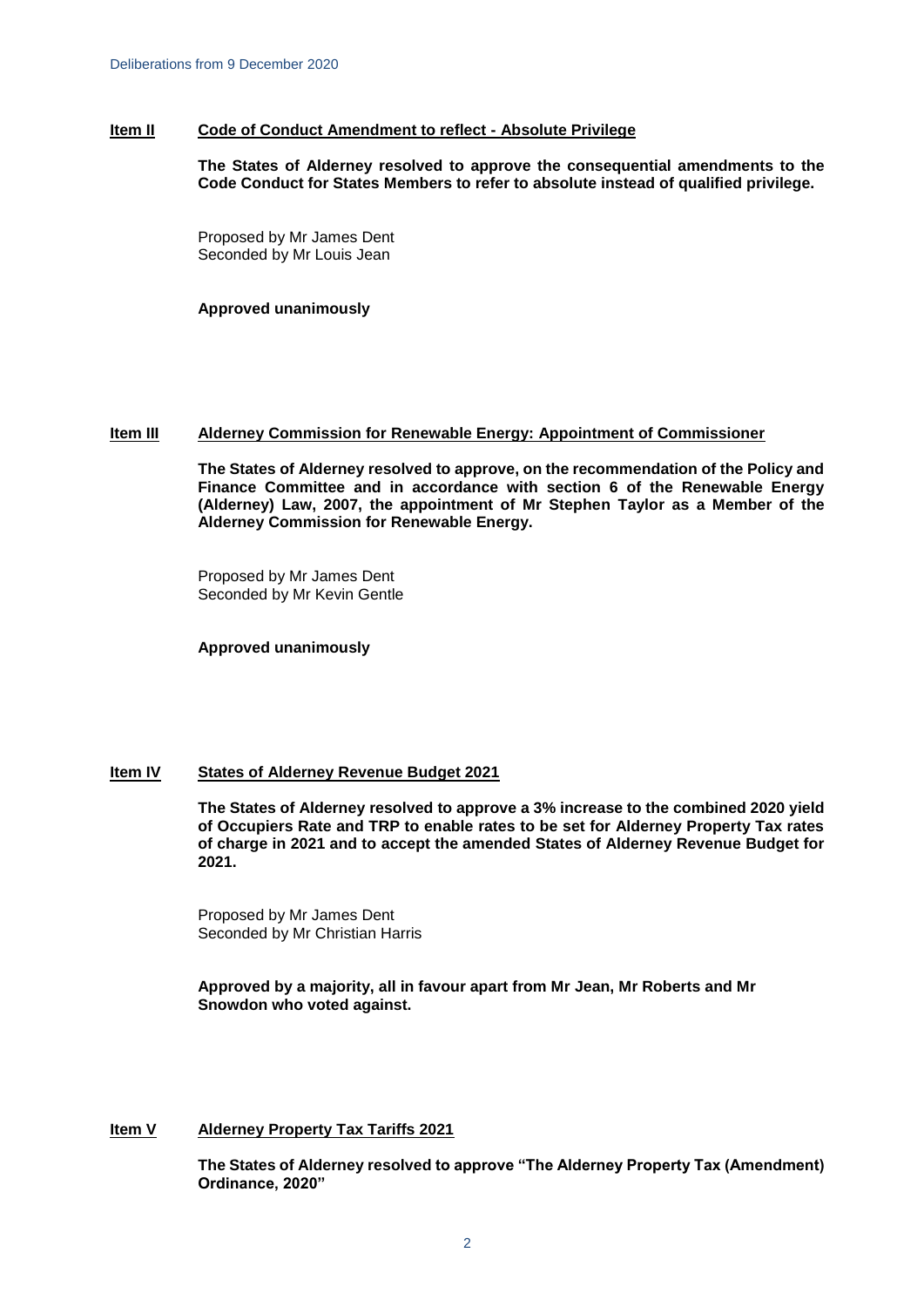Proposed by Mr James Dent Seconded by Mr Christian Harris

**Approved by a majority, all in favour apart from Mr Jean who voted against.**

## **Item VI Occupier's Rate Tariffs 2021**

**The States of Alderney resolved to approve "The Occupier's Rate (Level for 2021) Ordinance, 2020".**

Proposed by Mr James Dent Seconded by Mr Christian Harris

**Approved unanimously**

## **Item VII Annual Reports of States Committees for 2020**

## **(i) Annual Report of the Policy and Finance Committee**

## **The following report was received from Mr Dent, Chairman of the Policy and Finance Committee:-**

"Mr President, the year has been dominated by three things:

- Coronavirus:
- Brexit and the defence of our marine assets; and
- Staff issues within our Civil service.

I will deal with each in turn:

 *Coronavirus:* the fight against coronavirus has, of course, dominated the year – and has impacted the operation of the P&F committee, not least because the pan-Bailiwick Civil Contingency Authority has driven coronavirus policy. For this reason, and because health is a transferred service, Alderney has been subject to a set of regulations largely common to the three Bailiwick jurisdictions. Having said this, there have been variations to accommodate the occasional different circumstances in Alderney. And in this regard, P&F has, sought advice from our medical professionals, our Chamber of Commerce and others and advised myself as the Alderney representative on the CCA.

The travel restrictions at the Bailiwick's borders have caused a large number of Guernsey residents to discover the attractions of Alderney. Our Staycation promotion brought in many visitors from other parts of the Bailiwick, many of whom we believe will return. The staycation initiative was, in fact, a rather unexpected but, nonetheless, positive outcome from the otherwise very damaging coronavirus crisis

On the financial side, the coronavirus business support packages that were introduced by Guernsey have, of course, applied equally in Alderney and for this we are very grateful. As a consequence, we have fared financially much better than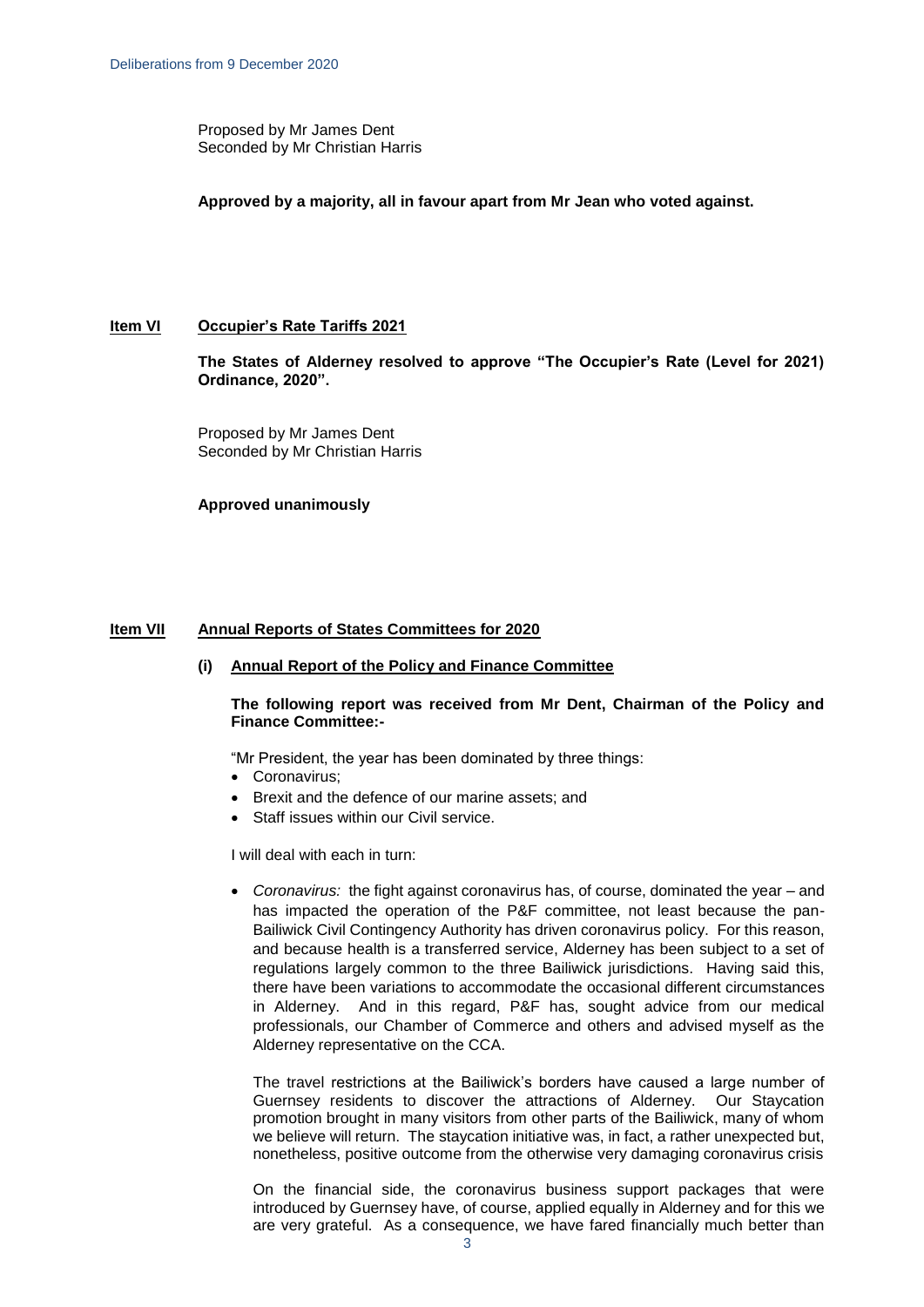many other jurisdictions and, although we have been prudent, our originally intended pre-covid spending programmes, although perhaps delayed, remain largely intact.

Post Covid, we are keen to partner Guernsey in the Bailiwick "Revive and Thrive" initiative and to this end we have been working on an Integrated Transport Strategy. We believe a successful pan-Bailiwick partnership will be contingent on an agreed common position on connectivity and a clear programme for working together on economic issues.

Coronavirus has also prompted a change in the Government of Alderney Law that should allow us to cope better should we again find ourselves in a similar situation. The change in the law also allowed us to replace our "qualified privilege" with "full privilege" and to provide the Alderney States members with protection similar to that enjoyed by other legislatures.

 *Brexit:* the UK's withdrawal from the EU has caused us to have concerns over the long-term control of what we regard as our biggest asset – our seabed and the resources in, and above, it. We have noted the wider Bailiwick push to preserve our common previous positions in regard to both goods and fish and would thank Guernsey for their efforts on our behalf. While Guernsey has recognised that Alderney's balance of interests may be different to those in Guernsey, Guernsey have clearly not shied away from representing our interests when talking to the UK. Alderney's interests are, of course, focused more heavily on our marine resources than on our need to trade goods (that is other than products of the sea) with the EU.

Alderney would stress that, in common with Guernsey, we did not have a say in the UK's decision to leave the EU. And in Alderney we believe that this should be better recognised by the UK Government.

 *Staff Issues within our civil service:* our CEO left the island in June and a number of important civil servant positions have also been left vacant. These staffing issues have compounded delays to a number of projects caused by coronavirus and added to the burden of work carried by our remaining civil servants. We are, of course, grateful to those staff carrying this additional burden.

Other 2020 initiatives have included:

- *Employment law* in January P&F resolved to introduce this to Alderney the new law would be based on the *"Guernsey Conditions of Employment Law, 1985"*. There would, therefore, be basic legislation entitling all employees to a contract of employment. Consideration of more detailed legislation such as might replicate the more comprehensive *"Guernsey Employment Protection Law, 1998"* would wait until an assessment of the success, or otherwise. of this first piece of legislation
- *Minimum wage –* in January P&F resolved to legislate that a minimum wage be introduced and the rate in Alderney set at the same rate as Guernsey
- *Partnership law* in January P&F resolved that two pieces of legislation, one permitting ordinary partnerships and the second permitting limited liability partnerships be progressed – the latter would introduce the concept of administrative partners to the Bailiwick and, as such, might see persons wishing to take up residence in Alderney in order to take advantage of the new legislation.

The legislative progress of these three initiatives was hindered by Covid and the consequent diversion of the Bailiwick's legal resources to Covid and Brexit issues. The legislative impetus has, however, now recommenced and it is hoped that these initiatives can soon be brought to a conclusion.

Other 2020 initiatives have include work in regard to legislation for:

- banning single use plastics; and
- environmental protection.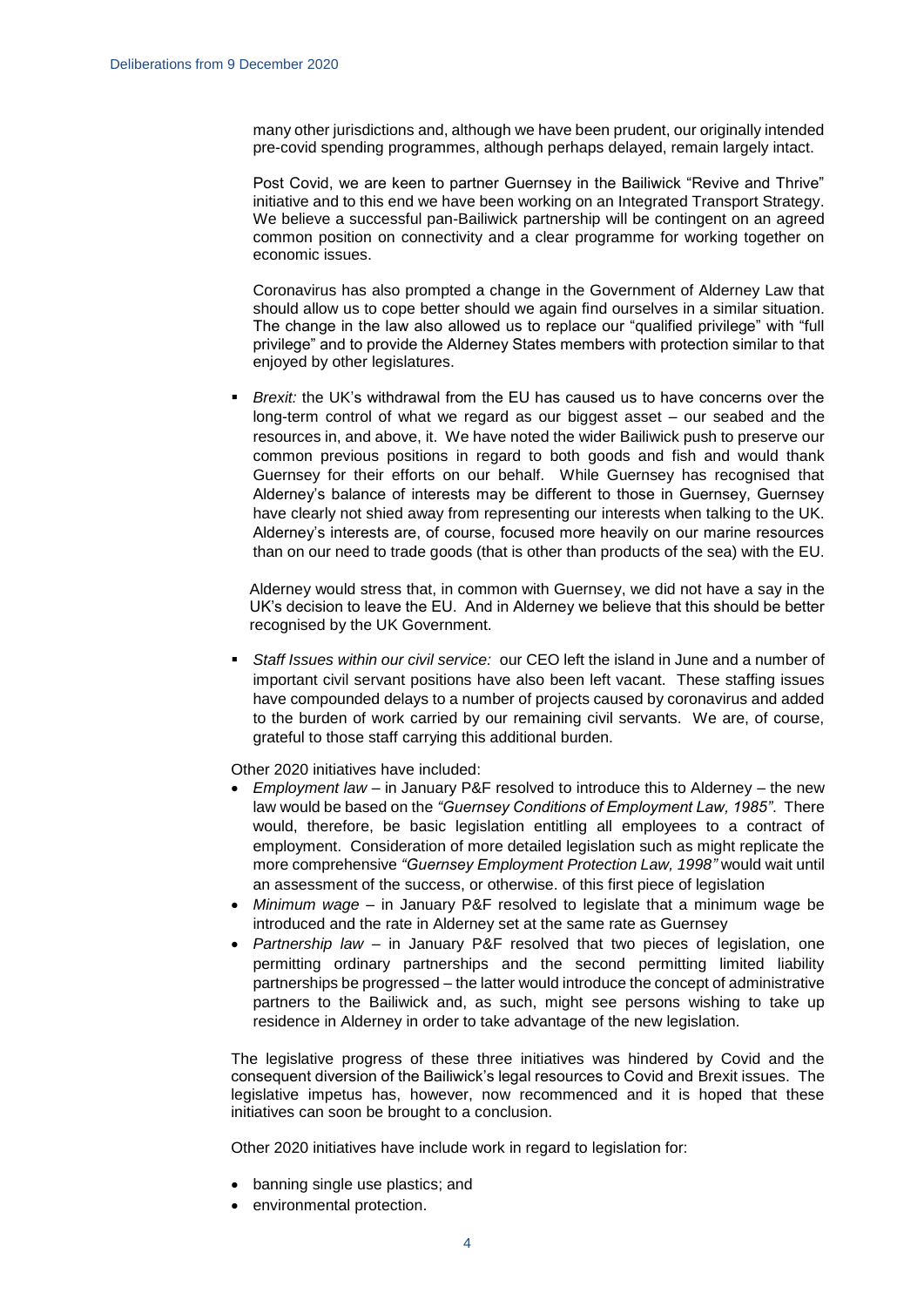The drafting of an Integrated Transport Strategy has also been progressed. On the economic front:

- The construction and housing sectors continue to do well indeed it would appear that there may be something of a mini-boom as Guernsey resident have discovered real value-for-money in our on-island properties;
- A proposal to construct a marina has been revived;
- Our nascent cannabis/cannabis oil industry is progressing though there remain a number of import/export licensing issues that need to be resolved;
- Our ambulance service is being brought under States control;
- Work on the extension of our Connaught Care Home has restarted;
- Alderney week was able to go ahead, albeit in a reduced format; visitors continue to come attracted to our birds and wildlife and we have a newly refurbished hotel, La Ville. Some of our traditional annual events have had to be cancelled because of coronavirus – these included our annual Literary, Performing Arts and Chamber Music Festivals, the Fly-in and Air Races, and the archaeological Dig on Longis Common. However the Hill Climb and golf tournaments continued;
- We continue to monitor developments in the Tidal Energy market and watch particularly closely the developments in the Ras Blanchard on French side of the Alderney Race;
- We have finalised the work necessary to repatriate all property taxes, document and fuel duty and should shortly be able to set rates in a manner that most suits our economy.
- The Little Ferry although suffering because of the coronavirus restrictions at the beginning of the season was able to capitalise on the staycation initiatives – this service was, as you know, subsidised by the SoA.

Finally:

- work to progress the rehabilitation of our runway continues;
- our efforts to turn Fort Tourgis into an economic asset have been halted by coronavirus and uncertainty about our air links; and
- discussions concerning the 1948 agreement are on hold.

Mr President, as has been my habit, I have been brief. Next year it will be important to build our relations with the new Government in Guernsey.

I think you will note just how much of what I have talked about, requires that we can maintain good transport links.

And on that note, as I did last year, I will conclude."

# **(ii) Annual Report of the Building and Development Control Committee**

## **The following report was received from Mr Gentle, Deputy Chairman of the Building and Development Control Committee:-**

''With the Building and Development Control Committee (BDCC) welcoming Miss Burgess at the beginning of the year to replace Mr Earl to join Mr Dean, Mr Snowdon and myself the committee has dealt with 121 applications prior to the meeting of last week. In 2019 there were 117 applications. Miss Burgess has adapted very well to her role and has an excellent grasp of the planning process, a good understanding of the Land Use Plan (LUP) and how to deal with applications. I am sure that she will agree that when she joined the committee that she embarked on a steep learning curve.

I have found myself thrust to the forefront since the suspension of Mr Dean and I couldn't have done it without the guidance and support of Mr Snowdon, Miss Burgess, the Planning Officer Miss Roberts and the minute secretary Mrs Baines. I thank them all.

The LUP helps us get away from the short term solution over the long term goal mentality. The LUP has a five year lifespan and takes us up to the end of 2022, so work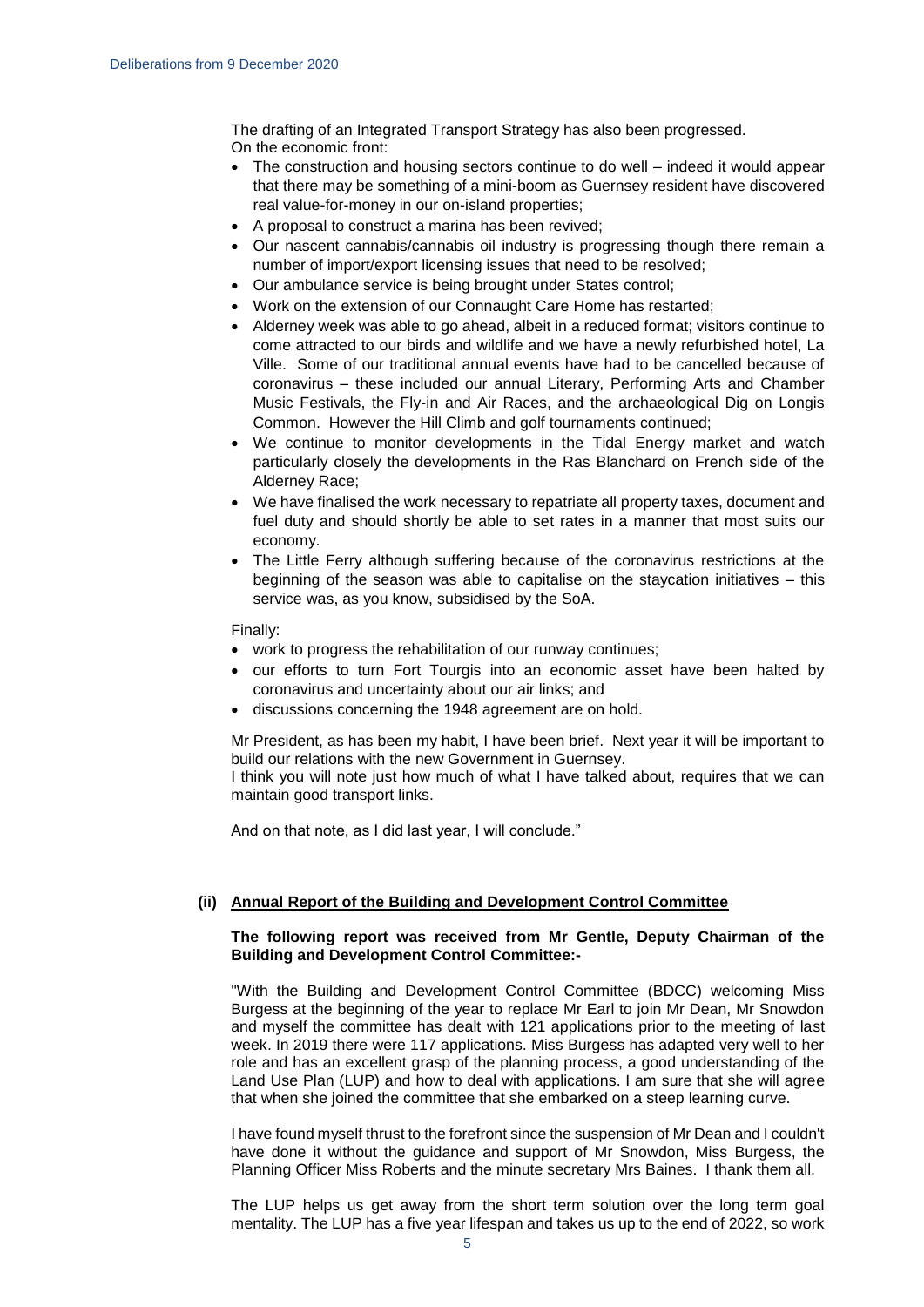will need to start on the next version in the next year. Using it allows people to see that decisions are made rationally and fairly.

All of the applications have been dealt with at the 6 weekly open planning meetings which took on a new turn earlier in the year when we met remotely. These open meetings continue to demonstrate, hopefully, the effectiveness of the meetings being open to all.

However, despite the LUP being the bible there are issues that still need resolving. We have a flexible system that can be scaled up for major projects, a sold foundation for working from, balancing the needs of the island whilst still preserving a lot of what makes this such a special place to live. The advent of the LUP helps improve the economy which is much called for at present but also improves protection. We still need more planning reform on two fronts. More power to protect important archaeological, historical or geological sites that are not traditionally covered by a conservation plan, and simplifying the appeals process. I stood here a year ago and seconded the report given by Mr Dean when I remarked that I looked forward to seeing something happen with an appeals process overhaul.

The BDCC has powers and procedures that oblige it to objectively determine facts and draw conclusions so as to provide a basis of official action. Pre-determined sets of guidelines and criteria can be challenged in a court of law. That is wrong. The LUP was a result of much consultation and much financial investment, but it doesn't stop me thinking that there may well be measures and solutions out there that could make the process even more efficient.

We could look at removing the need for using the BDCC on a daily planning level. We could give the job to a couple of suitably qualified civil servants, and use the BDCC for major projects and the Appeals process. It wouldn't even need to be the domain of purely States Members. There are members of the public co-opted onto various working groups throughout the States so why not use one or two with planning experience or knowledge? However, that is a discussion for another time. BDCC in its current form is enshrined in law so it is here to stay for now.

All that remains for me to say once again is thank you to all, and on behalf of the committee have a Merry Christmas. Let us hope that next year is better than this one''

## **(iii) Annual Report of the General Services Committee**

#### **The following report was received from Mr McKinley, Chairman of the General Services Committee:-**

"Mr. President Sir. Fellow States Members

The Covid-19 pandemic continues to have a significant impact on our island. The pandemic remains the key focus and continues to absorb resources. Projects have been re-prioritised, but continue to progress where possible.

Major projects are those with an estimated cost of over 150 thousand pounds.

Phase 1 of work on the Connaught Care Home, which was work largely inside the existing building, has been completed. The second Phase, which is work on the sub structure for the new extension, is ongoing and should be complete by Easter next year. Tender documents have been submitted for Phase 3, extension of the Care Home, estimated to cost 1.29 million pounds. Hopefully work will start after Easter next year.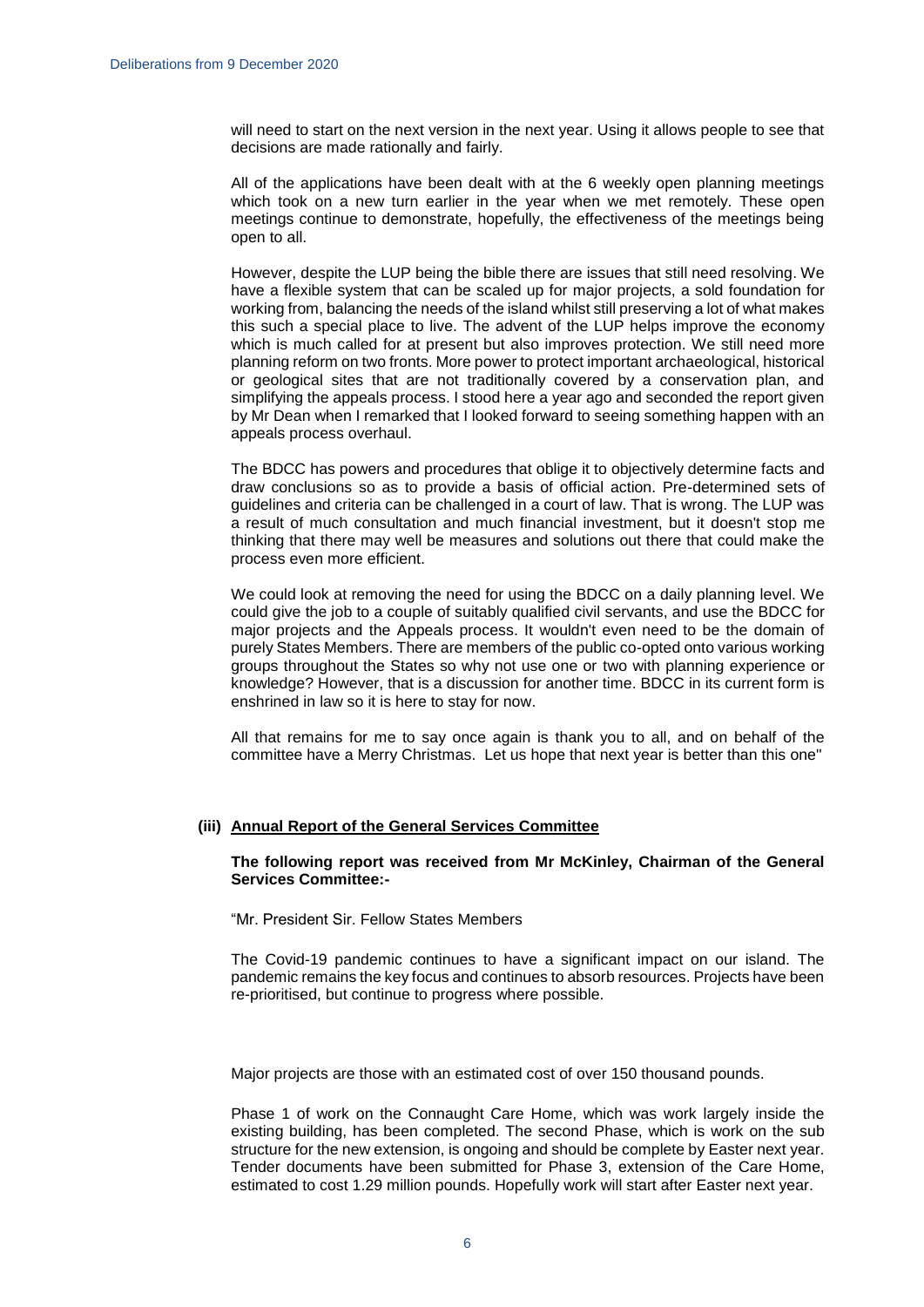Major works on the Old Connaught have been completed, but there are still some internal repairs required. These works have been delayed partly due to Covid-19 and partly due to weather. Decisions have yet to be made with regard to future usage.

The Harbour Crane replacement, which cost 850 thousand pounds, is due for delivery at the end of this month. We are currently seeking confirmation of progress from the manufacturer. I think that we would all agree that, as a lesson from recent events we should consider a maintenance and emergency repair contract with a relevant company, preferably one based in Guernsey or Jersey. We should also consider how best to protect the crane from the weather and sea air when not in use. Should we construct a large shelter And, if so, where?

The RNLI has confirmed that re structure of the harbour pontoon remains a priority. They have appointed Wallace and Stone to undertake the concept design work. They are due to visit before the end of the year, but this is likely to be delayed by Covid-19 restrictions.

We shall be considering a Harbour Review Plan next year. Work may include resurfacing and fencing of the Crusher and Glacis sites and possible relocation of the States Works Department and the Recycling area. Perhaps we should also consider a roll-on / roll-off facility.

Whilst on the subject of the harbour, I am not sure whether all present will know that during the first few months of Covid-19 the harbour office was open between 6am and 10pm every day, and there was always one staff member on the alert between 10pm and 6am. Each day, on average, they were able to stop at least 2 foreign based boats from entering the harbour. We owe them sincere thanks.

We continue to work with the States of Guernsey in respect of usage of Fort Grosnez. Some repair work is still required, and there is a requirement for an improved supply of electricity and water. The States of Guernsey will continue to use the fort for the Breakwater maintenance team, but It has been suggested that the offices of the States Works Department, currently located at the Butes, might be able to re-locate to the fort. Other possible uses are being considered.

The breakwater maintenance team, employed and funded by the States of Guernsey, have worked throughout the summer season. They have found no major breaches, but have carried out minor repairs both above and below the waterline.

The damaged crane at Mannez quarry has caused some concern regarding possible injury to children climbing on it. The crane belongs to the States of Guernsey, who have said that they are unable to accept responsibility for any injuries, and wish to see the crane removed. I believe that the crane should be removed and scrapped.

With regard to Fort Doyle, work has not yet commenced. We need to re-engage with interested contractors to undertake surface and sewage water data studies and analysis. There is a possibility that we may align under a larger programme with Mouriaux and Platte Saline connectivity and treatment.

Road repairs and resurfacing are normally scheduled for alternate years at a cost of 300 thousand pounds. Repairs due for this year have been delayed to coincide with the Runway repair scheduled for next year.

We continue to have concerns about coastal erosion. The Arsenal wall is of serious concern, but the building is privately owned - more about that later!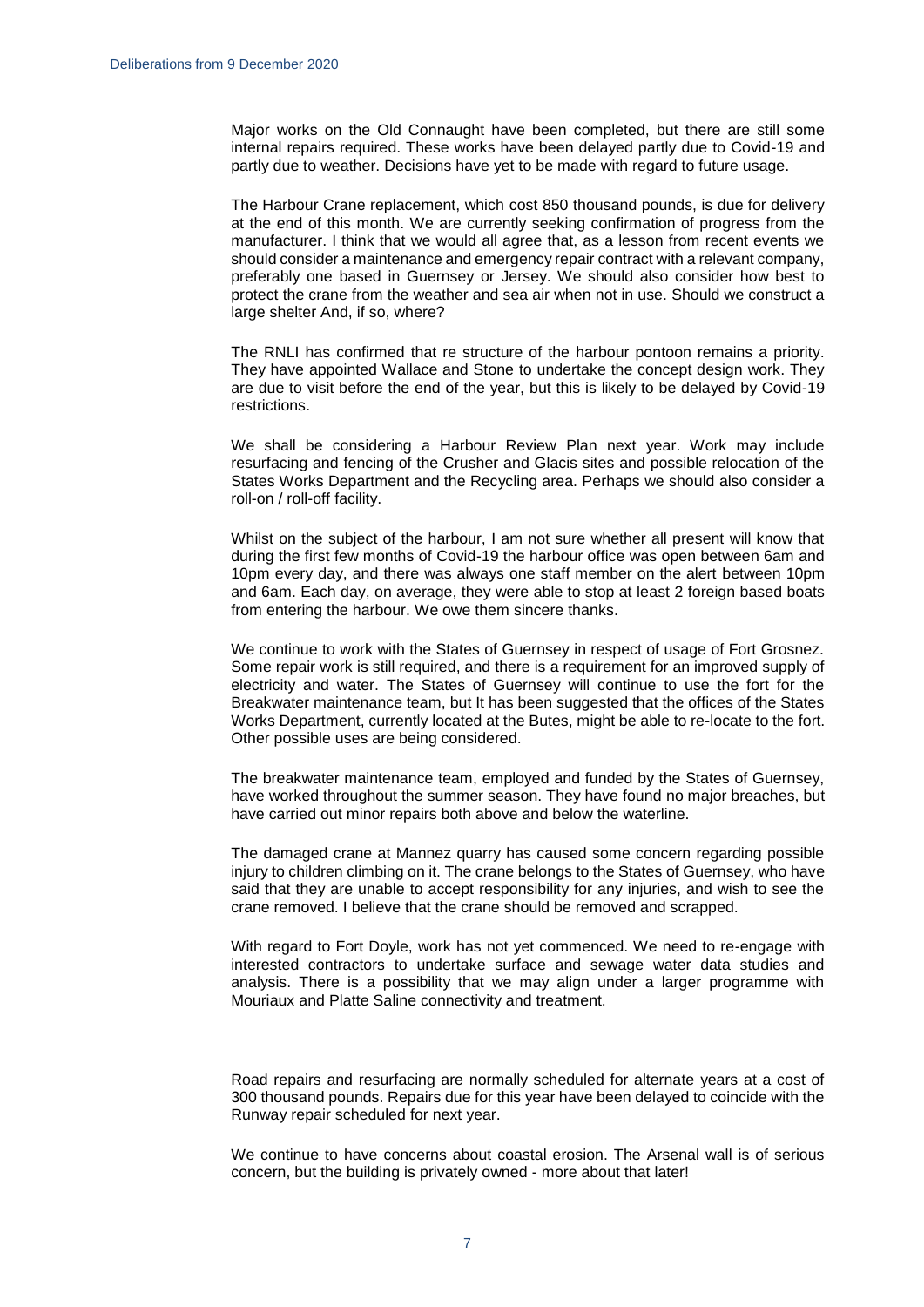Repair to the Corblets wall are planned for next year, and I believe that we should also look at Crabby Bay. I have mentioned the risk to the road from Fort Tourgis to Fort Clonque in previous reports, and some of you may know about the recent storm damage to the road at the Tourgis end where the States Works Department have been undertaking repairs. There are other sections of this narrow road which are at risk to damage during poor weather and high spring tides. Although there has been little or no use of Fort Clonque this year I believe that repairs on this road will soon become a high priority.

The General Service Committee has discussed possible solutions to the Whitegates housing. Should it be repaired and brought back to use by the Alderney Housing Association? Should it be offered for sale to a private developer? Should it be used for visitor accommodation? Should it be demolished? I strongly believe that we should make a decision within the next few months.

Many of you will be aware of the damaged wall at the top end of La Vallee. It is a sad sight and if it remains untreated it could result in further collapse of the slope. I understand that it is private property. If this is so the owners should be contacted and ordered to complete repairs as soon as possible.

To more positive developments -

Braye Harbour Developments 2020 have been granted an exclusivity period of 18 months to present detailed plans and costs of a marina in the waters adjacent to the Arsenal. They will almost certainly wish to use part of the Arsenal, and may be considering purchasing part of, or all, of the property. They will wish to use some States land and are presently in discussion with the Planning Department, Mr. Chris Brock and Miss Cynthia Roberts, and will have to seek agreement from the Building Development and Control Committee before they can start building work. To date they have given no indication that they will be seeking financial support from the States.

On behalf of the Committee and other States Members I congratulate Visit Alderney, the Alderney Society, the States Works Department and others for the hard work that they put into the Nunnery during the early months of the year. The building, which is a unique feature of the island's history, has been greatly improved, and has attracted numerous visitors.

There remain 2 issues which have yet to be resolved – whether or not to remove the 2 trees inside the nunnery, and what should happen to the Sun Room, a feature of great importance to the Alderney Bird Observatory.

The Committee has agreed to support proposals from the Alderney Society to make Fort Doyle into a public heritage attraction similar to the Nunnery. We are seeking details regarding costs of repairs, ongoing maintenance and caretaking, and from where the finances for the project are to be funded. The Alderney Boxing Association will be allowed to continue use of part of the building.

One other major project on which we need to see some progress is the Swimming Pool. With a new government in Guernsey, some of whom are clearly supporters of Alderney, is it not a good opportunity for us to once again seek financial support? Perhaps our Alderney Representatives could ask the Chairman and members of the Education, Sports and Culture Committee to reconsider financial assistance.

And finally – town roads, pavements, parking, yellow lines and access for heavy vehicles. Once again, these important matters were due to have been reviewed by specialists from Guernsey, and once again they have been postponed due to "Covid-19, staff shortages and other priorities". I sincerely hope that we shall be able to make progress on these important issues during 2021.